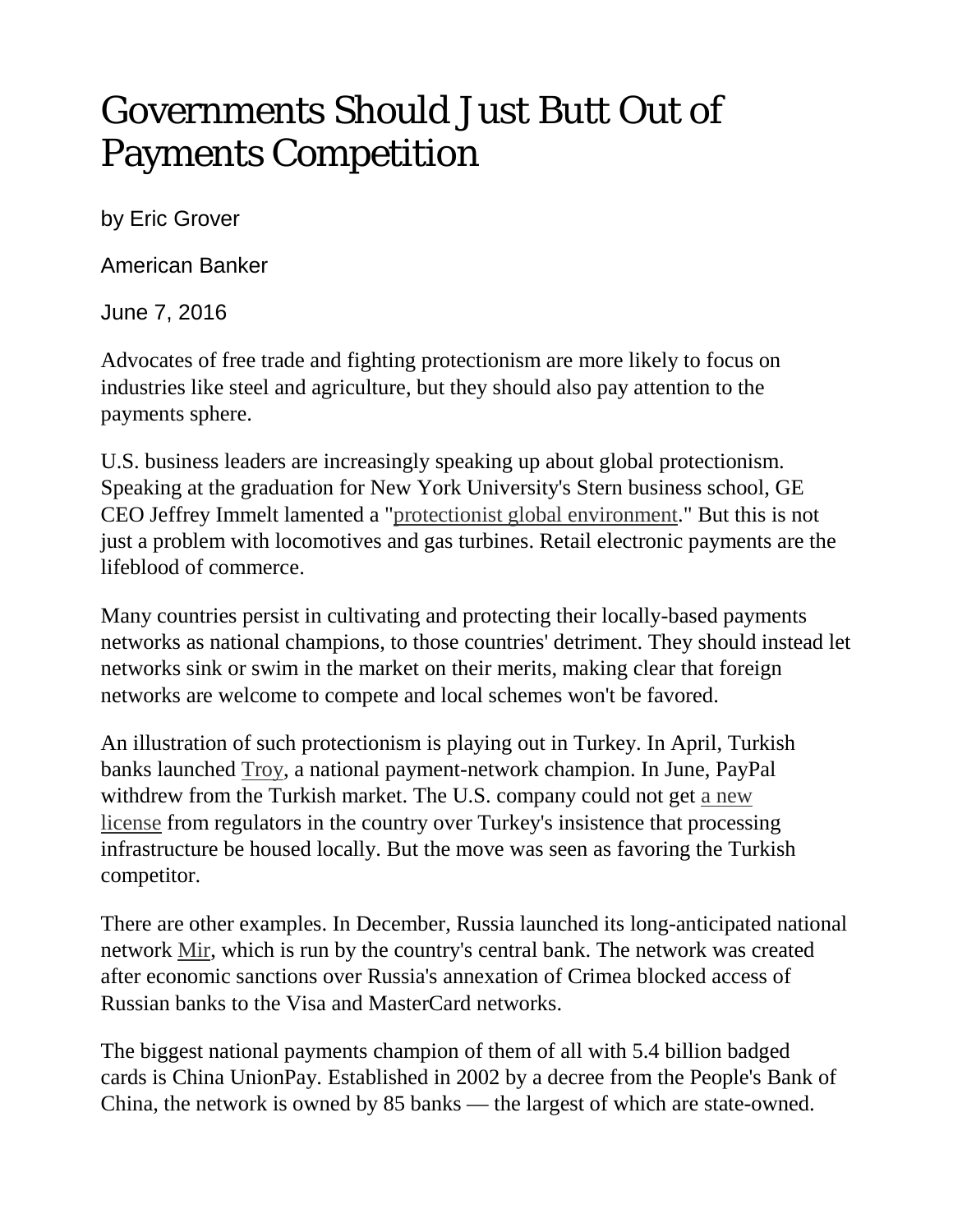Notwithstanding China's 2001 commitment upon joining the World Trade Organization to open up its payment-card market by 2006, CUP still enjoys a [protected domestic monopoly.](http://www.americanbanker.com/bankthink/do-visa-and-mastercard-have-a-chance-in-china-1074178-1.html) The PBOC makes the rules and establishes permissible merchant service charges. CUP's current and previous chairman and current vice chairman and president are PBOC alumni.

However, domestic e-commerce payments giants Alipay, with 450 million users, and Tenpay are starting to compete with CUP at the physical point of sale. But Chinese consumers, merchants and banks would be even better off if foreign networks were free to compete as well.

The Reserve Bank of India wanted a domestic general-purpose payment network. In 2012, the National Payment Corporation of India [launched Rupay.](http://www.npci.org.in/documents/Press%20Release.pdf)

Brazil's central bank in 2010 pushed for a national payment network option. Lo and behold, in 2011, the state-controlled institutions Banco do Brasil SA and Caixa Econômica Federal, and the privately-controlled Banco Bradesco, launched [Elo,](https://www.cartaoelo.com.br/) which vaulted to 7% market share.

Of course, not all national networks promoted by the state succeed. European Union regulators' efforts to spur continental champions Monnet and the Euro Alliance of Payment Schemes both failed. And the national-champion networks exposed to competition from the private sector are falling by the wayside. British banks sold Switch to MasterCard, which migrated the brand and processing to MasterCard. Banks in the Netherlands, Ireland, Finland and Poland shut down the PIN, Laser, Pankikkorti and Polcard debit networks, respectively.

The U.S. payment-networks market is wide open and (far and away) the world's most competitive. In the mid-eighties, there were 135 ATM and 35 debit regional bankowned networks. Over several decades, the market consolidated to six national debit networks, with none owned by banks. Half a dozen regionals survived only because their bank owners or the armed forces have continued to use them. Today, open competition has given the market Visa, MasterCard, American Express, Discover, PayPal, Star, NYCE and Accel. Foreign networks — including Alipay, CUP and Japans' JCB — also compete here. And there's nothing stopping Cartes Bancaires and Interac from establishing U.S beachheads other than their value propositions.

Nations aren't made more prosperous protecting uncompetitive sugar producers and solar-panel manufacturers. Similarly, while shareholders and employees of protected,